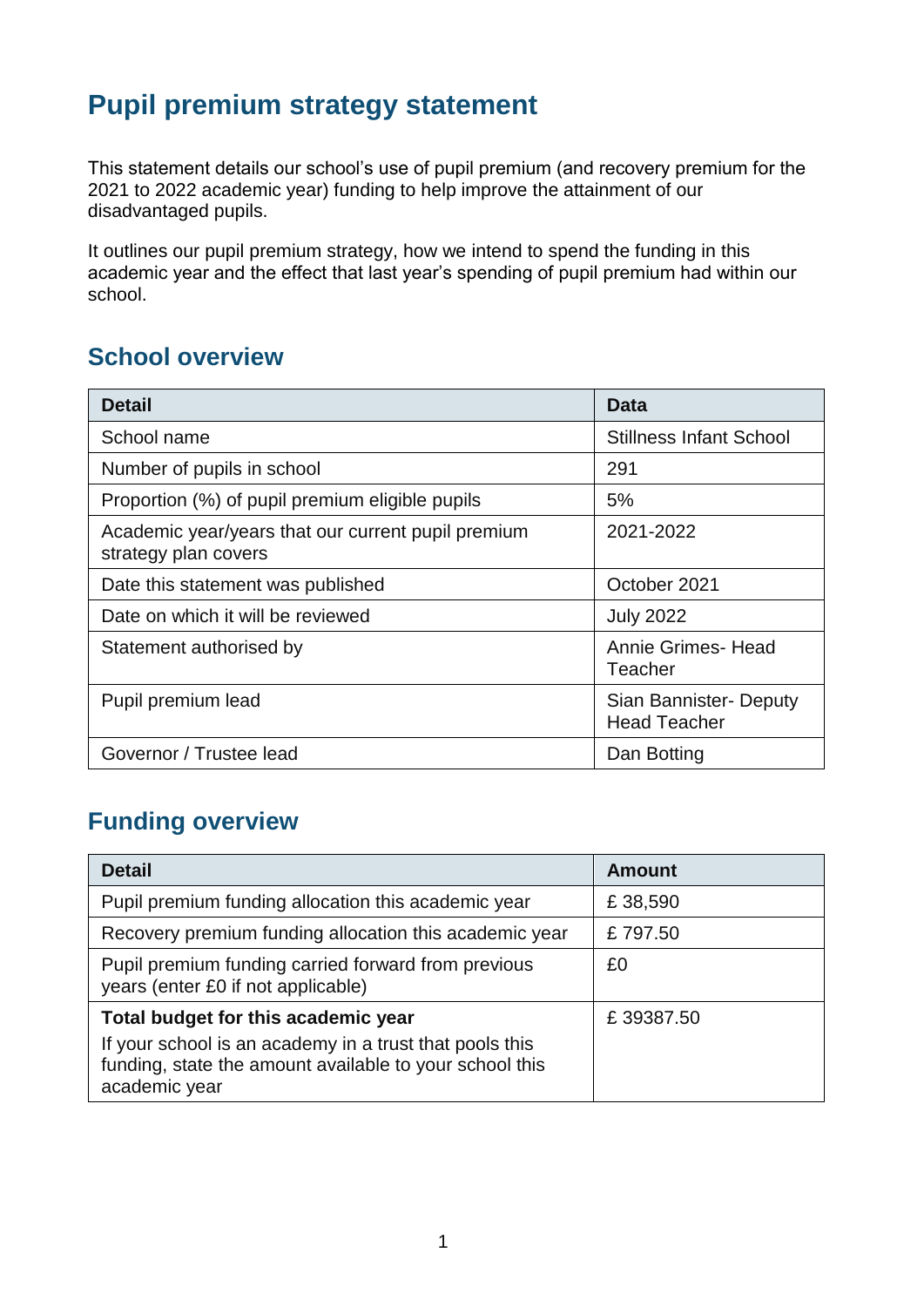# **Part A: Pupil premium strategy plan**

# **Statement of intent**

To enable PPG children in reception to reach good level of development in the EYFS profile.

To enable our Y1 PPG children to reach the expected standard in the Phonics check.

To enable Y2 PPG children to reach age related expectations in Reading, Writing and Maths.

Identify and support children to achieve greater depth in reading, writing and maths where there is the potential to do so.

To narrow the attainment gap between PPG and non-PPG children.

To support children in catching up with lost learning during the Covid school closures.

To give PPG children greater opportunity to engage in rich learning experiences to increase their cultural capital in line with their peers.

To support families to improve pupils' attendance and their child's learning at home.

To support the PPG children to develop greater self-belief, resilience and confidence*.*

We are committed to a 'quality- first' approach to teaching as this will benefit every child in the school, not just the disadvantaged children. Our approach is informed by a range of rigorous, regular assessments and observations.

As we have a small number of disadvantaged pupils, we take a responsive, individual approach to the aspects of our provision, intending to challenge and support the child and their individual needs. We have a whole school approach where the responsibility for the outcomes of disadvantaged children is a priority for everyone.

# **Challenges**

This details the key challenges to achievement that we have identified among our disadvantaged pupils.

| <b>Challenge</b><br>number | <b>Detail of challenge</b>                                                                                                                                     |
|----------------------------|----------------------------------------------------------------------------------------------------------------------------------------------------------------|
|                            | A large proportion of our disadvantaged pupils have social and<br>emotional needs as they are post adoption or in Special Guardianship<br>arrangements. (8/14) |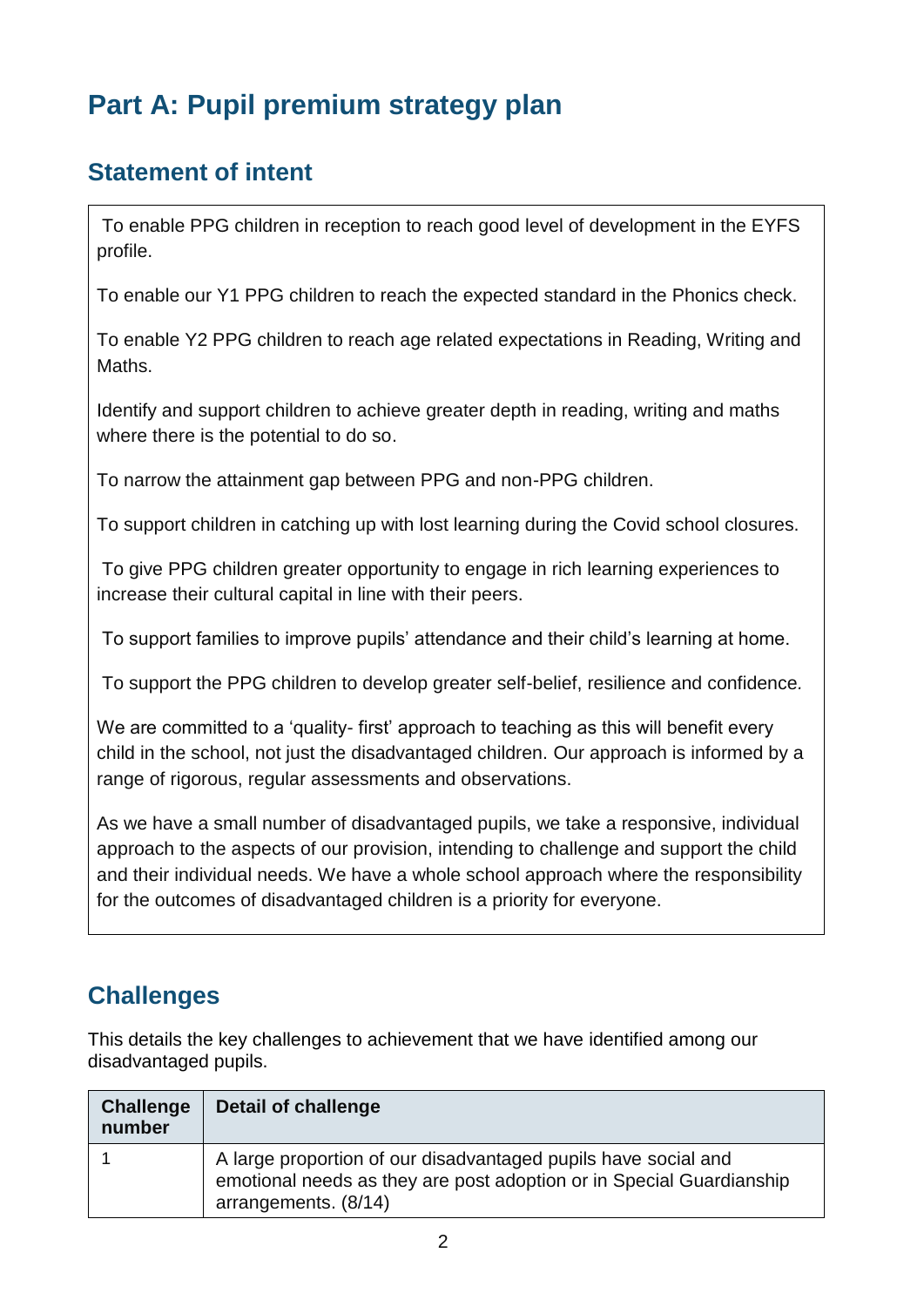| A large proportion of our disadvantaged pupils have additional learning needs.<br>(9/14) as evidenced by our assessments and observations.                                                                                                                                                                       |
|------------------------------------------------------------------------------------------------------------------------------------------------------------------------------------------------------------------------------------------------------------------------------------------------------------------|
| Limited parental support at home to extend learning opportunities, develop<br>vocabulary and lack of access to real life experiences and activities<br>experienced by many other pupils e.g. museums, galleries, arts or the beach.<br>Evidenced in our discussions with children and observations.              |
| Assessments, observations and reading sessions with children show that<br>disadvantaged children generally have greater difficulties with phonics and<br>reading than their peers, along with evidence in their reading records<br>suggesting they generally have minimal parental support with reading at home. |

# **Intended outcomes**

This explains the outcomes we are aiming for **by the end of our current strategy plan**, and how we will measure whether they have been achieved.

| <b>Intended outcome</b>                                                                                                | <b>Success criteria</b>                                                                          |
|------------------------------------------------------------------------------------------------------------------------|--------------------------------------------------------------------------------------------------|
| EYFS GLD for PP- eligible pupils at or<br>above the national average for all pupils                                    | % achieving GLD > 71.8% 2022                                                                     |
| Y1 Phonics for PP- eligible pupils at or<br>above the national average for all pupils                                  | % passing Phonics Check >82% 2022                                                                |
| KS1 outcomes at or above the national<br>average for all pupils                                                        | % achieving ARE in reading >75%, writing<br>>69%, maths >76% 2022                                |
| To achieve and sustain improved wellbeing<br>for all pupils in our school, particularly our<br>disadvantaged children. | Demonstrated by qualitative data from pupil<br>voice, parent feedback and staff<br>observations. |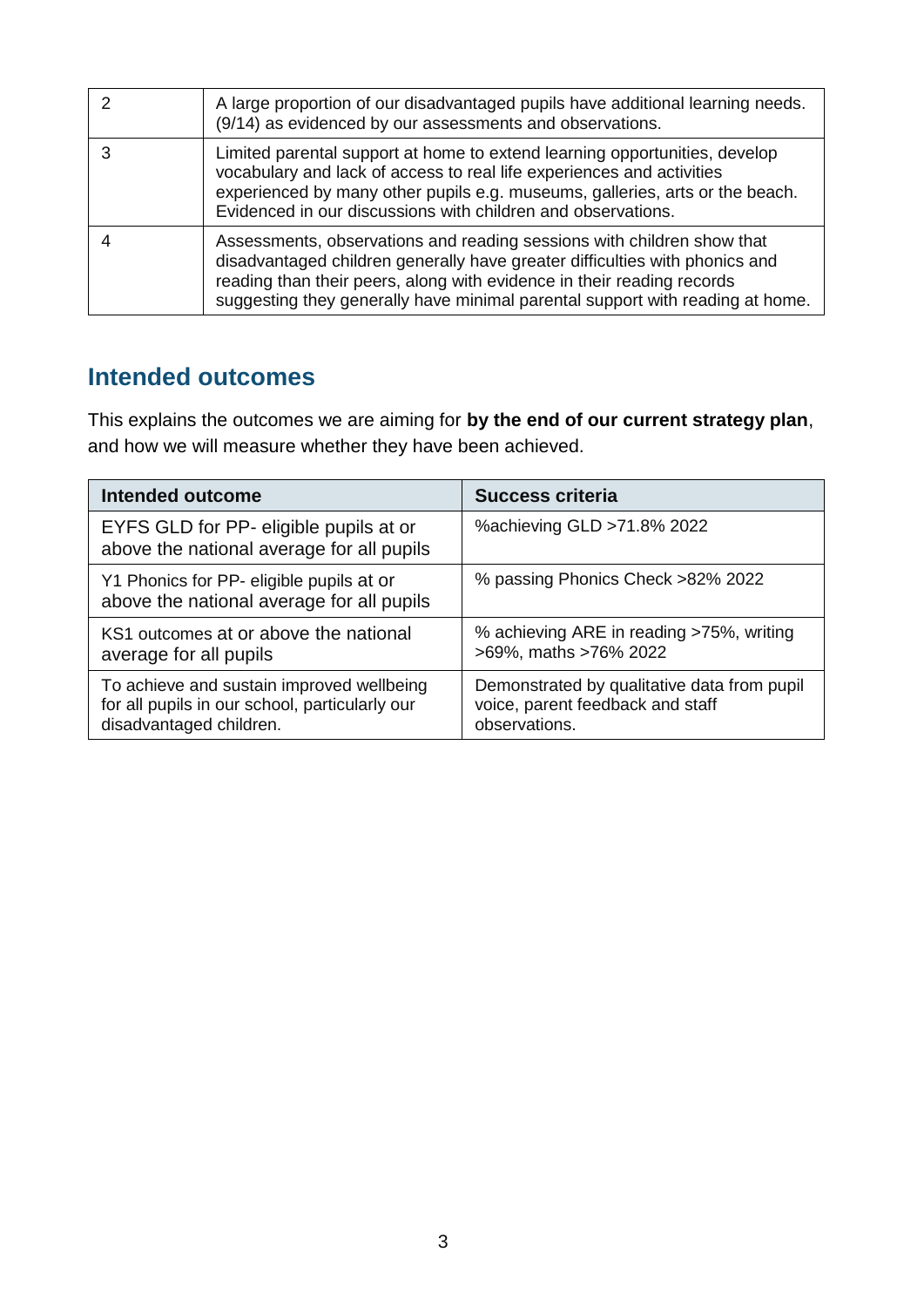# **Activity in this academic year**

This details how we intend to spend our pupil premium (and recovery premium funding) **this academic year** to address the challenges listed above.

#### **Teaching (for example, CPD, recruitment and retention)**

Budgeted cost: £10,000

| <b>Activity</b>                                                                                                        | <b>Evidence that supports this</b><br>approach                                                             | <b>Challenge</b><br>number(s)<br>addressed |
|------------------------------------------------------------------------------------------------------------------------|------------------------------------------------------------------------------------------------------------|--------------------------------------------|
| Purchase Little Wandle<br>Letters and Sounds<br><b>Phonics Teaching</b><br>Scheme to enhance our<br>current provision. | EEF Improving Literacy In Key Stage 1:<br>Point 3- Effectively Implement a<br>Synthetics Phonics programme | 2                                          |
| Train all teachers in the<br>use of the new scheme                                                                     | EEF Improving Literacy In Key Stage 1:<br>Point 3- Effectively Implement a<br>Synthetics Phonics programme | 2                                          |
| <b>Monitor the</b><br>effectiveness of the<br>new scheme and<br>continue the CPD cycle<br>to ensure the impact.        | EEF Improving Literacy In Key Stage 1:<br>Point 3- Effectively Implement a<br>Synthetics Phonics programme | 2                                          |
|                                                                                                                        |                                                                                                            |                                            |

#### **Targeted academic support (for example, tutoring, one-to-one support structured interventions)**

Budgeted cost: £19,387.50

| <b>Activity</b>                                                                                                                                                                                                                                            | <b>Evidence that supports this</b><br>approach                                                             | <b>Challenge</b><br>number(s)<br>addressed |
|------------------------------------------------------------------------------------------------------------------------------------------------------------------------------------------------------------------------------------------------------------|------------------------------------------------------------------------------------------------------------|--------------------------------------------|
| Respond to phonics<br>monitoring and<br>assessment when<br>grouping children for<br>small group catch-up<br>phonics and one to one<br>reading and<br>comprehension<br>interventions, to ensure<br>teaching can be<br>targeted for accelerated<br>progress. | EEF Improving Literacy In Key Stage 1:<br>Point 3- Effectively Implement a<br>Synthetics Phonics programme | 2                                          |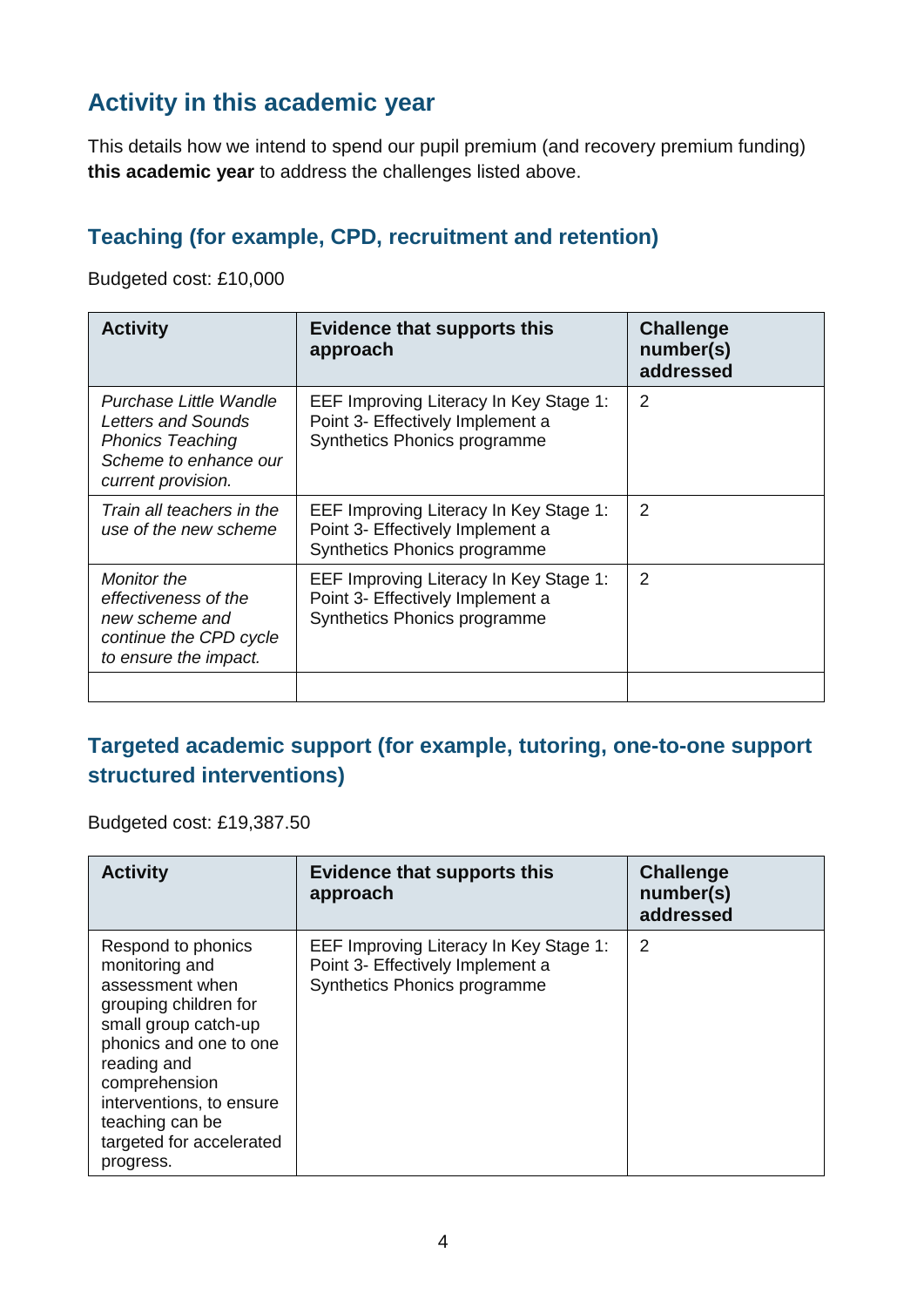| Teaching language and<br>communication through<br>a curriculum rich in first                    | <b>EEF Arts Participation</b><br><b>EEF Early years Toolkit Communication</b><br>and Language Approaches | $\overline{2}$ |
|-------------------------------------------------------------------------------------------------|----------------------------------------------------------------------------------------------------------|----------------|
| hand experiences,<br>visits, visitors, access to<br>after school clubs and<br>extended service/ |                                                                                                          |                |
| breakfast club, PE<br>coaches, specialist art<br>and music teachers and                         |                                                                                                          |                |
| inclusion in whole<br>school events such as<br>dress up days and Arts<br>events.                |                                                                                                          |                |

### **Wider strategies (for example, related to attendance, behaviour, wellbeing)**

#### Budgeted cost: £10,000

| <b>Activity</b>                                                                                                                                                                                                                                                | <b>Evidence that supports this</b><br>approach                           | <b>Challenge</b><br>number(s)<br>addressed |
|----------------------------------------------------------------------------------------------------------------------------------------------------------------------------------------------------------------------------------------------------------------|--------------------------------------------------------------------------|--------------------------------------------|
| Training for staff and<br>whole school<br>approach to create a<br><b>Trauma Informed</b><br>School with<br>sequenced and<br>progressive teaching<br>in Social and<br><b>Emotional Learning</b><br>through the PHSE<br>and Values Based<br>Education framework. | <b>EEF Improving Social and Emotional</b><br>Learning in Primary Schools | 1                                          |
| Sessions with<br>Learning Mentor to<br>promote wellbeing<br>and social skills<br>through therapeutic<br>approaches and<br>nurture groups.                                                                                                                      | <b>EEF Improving Social and Emotional</b><br>Learning in Primary Schools | 1                                          |
| Close monitoring of<br>attendance and<br>support where<br>needed.                                                                                                                                                                                              |                                                                          |                                            |

# **Total budgeted cost: £ 39,387.50**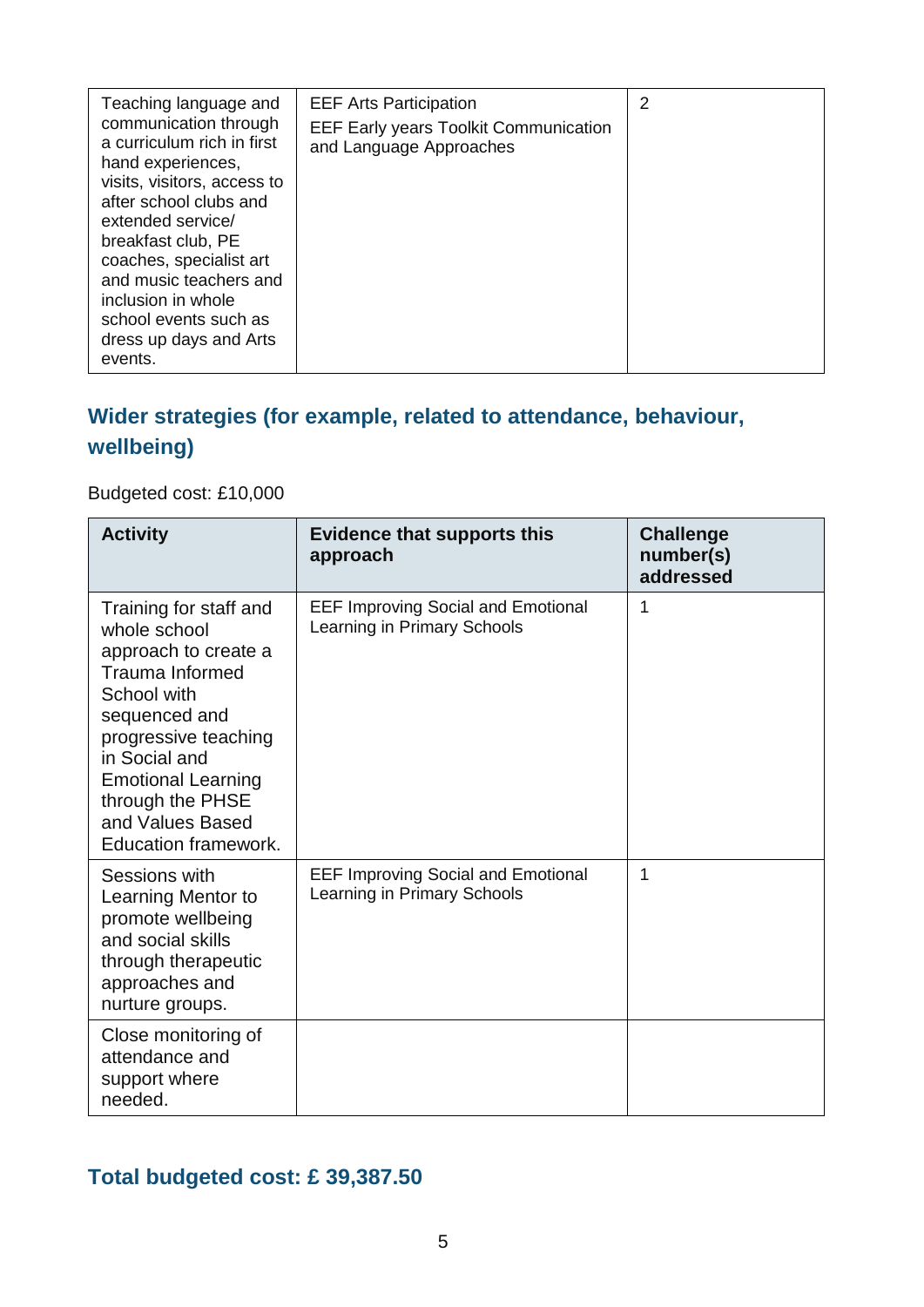# **Part B: Review of outcomes in the previous academic year**

# **Pupil premium strategy outcomes**

This details the impact that our pupil premium activity had on pupils in the 2020 to 2021 academic year.

| Aims                                                              | Outcome                                                                                                                                                                                                                                                                                                                                                                                                                                                                                                                                                                                                                                                                                              |
|-------------------------------------------------------------------|------------------------------------------------------------------------------------------------------------------------------------------------------------------------------------------------------------------------------------------------------------------------------------------------------------------------------------------------------------------------------------------------------------------------------------------------------------------------------------------------------------------------------------------------------------------------------------------------------------------------------------------------------------------------------------------------------|
| EYFS GLD above national average for<br>disadvantaged children.    | Not formally measured and national<br>statistics are not available. However, our<br>internal teacher assessments showed 2 out<br>of 5 disadvantaged children reached a GLD.<br>The 3 children who did not reach the GLD<br>have SEND.                                                                                                                                                                                                                                                                                                                                                                                                                                                                |
| Y1 Phonics above national average for<br>disadvantaged children   | Not formally measured and national<br>statistics are not available. However, when<br>taken in Year 2 in the Autumn Term, post<br>lockdown, 2 out of the 5 disadvantaged<br>children in Year 2 passed the Year One<br>Phonics Check. Of the remaining three, all<br>have SEND with one on an EHCP.                                                                                                                                                                                                                                                                                                                                                                                                    |
| KS1 outcomes above national average for<br>disadvantaged children | We carried out teacher assessments using<br>a range of tools such as No More Marking,<br>SSRT and past papers in Maths. Out of the<br>5 disadvantaged children in Year 2, 1<br>reached age related expectations in reading<br>and maths. Two children were working<br>towards age related expectations and the<br>remaining two children were working below.<br>These four children all have SEND with one<br>on an EHCP. All except the child with an<br>EHCP made good or better progress in<br>reading and all the children made good or<br>better progress in maths. In writing, though<br>none of these children reached age related<br>expectations, they all made good or better<br>progress. |